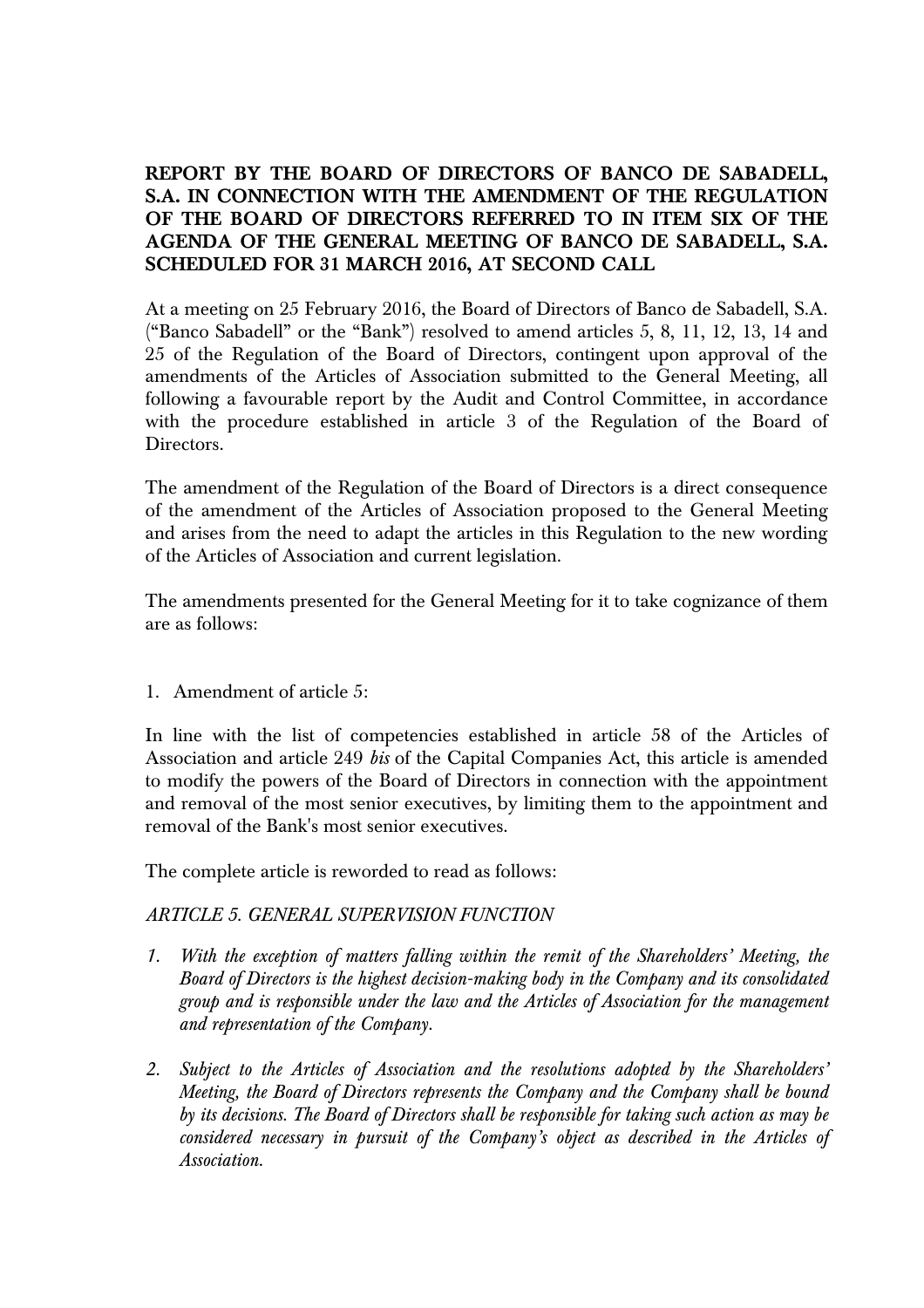*The Board of Directors, following consultation with the Appointments Committee, shall assess the performance of the Board itself and the discharge of their duties by the Chairman of the Board and the Managing Director. Also, following a report by the Board's Delegated Committees, it shall evaluate their performance.* 

- *3. Without prejudice to the foregoing, the Board of Directors acts mainly as an instrument of supervision and control, and delegates the management of ordinary business matters of the Company to the executive organs and management team.*
- *4. Powers may not be delegated where they are required by law or the Articles of Association to be exercised directly by the Board of Directors or are necessary for the responsible performance of the general function of supervision.*
- *5. Specifically, to ensure better and more efficient performance of its general supervisory duties, the Board undertakes to discharge the responsibilities provided by law, including:*

*a) those deriving from the generally-applicable corporate governance standards.* 

*b) approving the Company's general strategies;* 

*c) appointing and, as necessary, removing the company's senior executives;* 

*d) appointing and, as necessary, removing directors of the Company's subsidiaries;* 

*e) identifying the Company's and its consolidated Group's main risks and implementing and monitoring the appropriate internal control and reporting systems.* 

*f) setting policy on the reporting and disclosure of information to shareholders, the markets and the general public;* 

*g) setting policy on treasury stock in accordance with any guidelines laid down by the Shareholders' Meeting;* 

*h) authorising transactions between the Company and directors or significant shareholders which may lead to conflicts of interest; and* 

*i) generally deciding on business or financial transactions that are of particular importance for the Company; and* 

*j) those specifically envisaged in this Regulation.* 

*6. Delegation or assignment of the power to represent the Bank to one or more directors, whether individually or collectively, binds them to inform the Board of any actions they take in the exercise of such powers which go beyond ordinary administration.*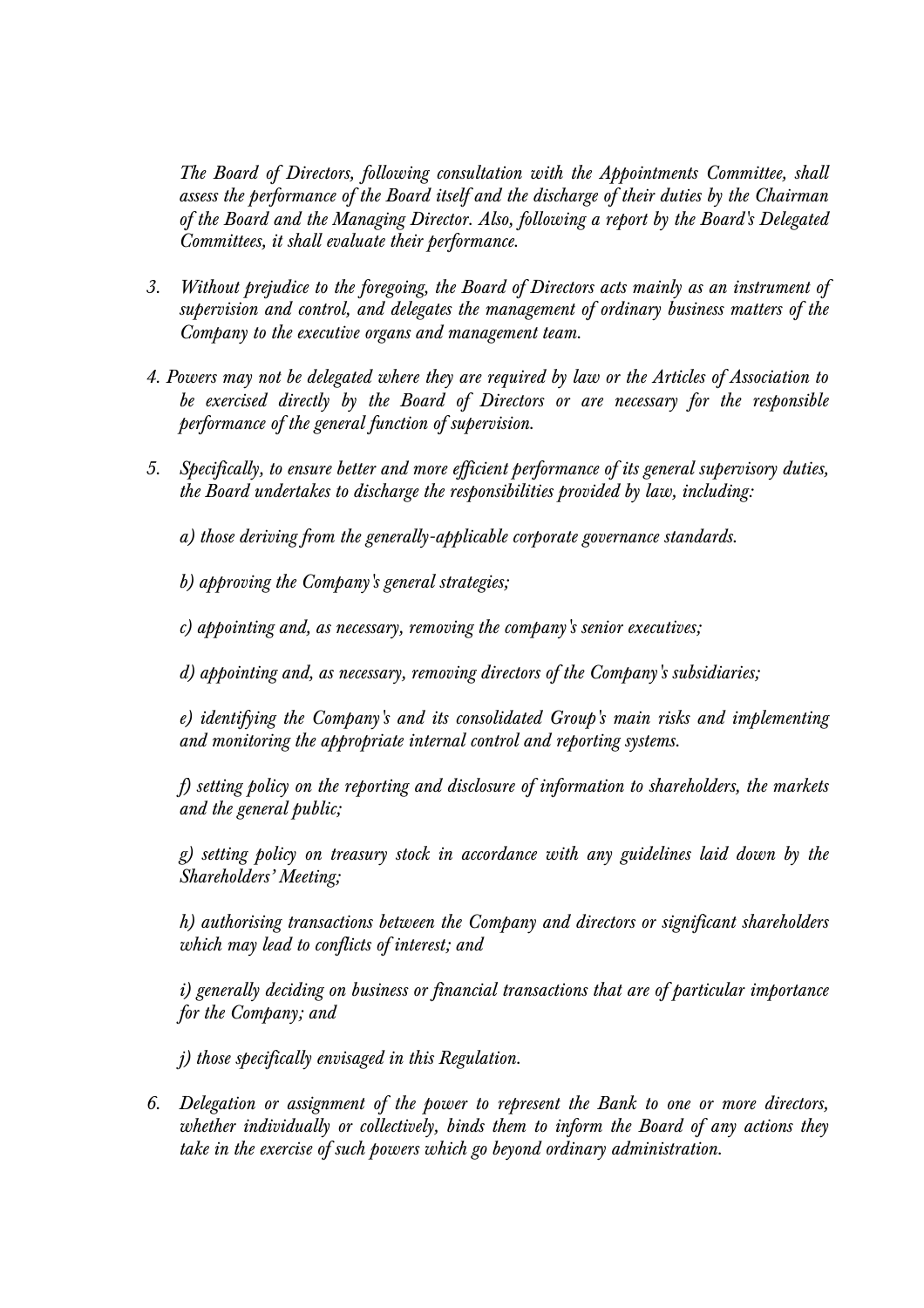- *7. The Board of Directors shall have the power and the function to determine and establish the limits and conditions governing risk and lending transactions that may be arranged by each of the subsidiaries, and the fees and general conditions to which such transactions must conform, without prejudice to the functions of the subsidiaries' Board of Directors.*
- *8. In performing its functions of representing BANCO DE SABADELL, S.A., the Board of Directors shall designate the Chairmen of the governing bodies of the operating subsidiaries.*

*The appointee must obligatorily inform the Board of Directors about business performance at the respective subsidiary.* 

2. Amendment of article 8:

This article is amended to include the requirement for consultation with the Appointments Committee before appointment of the Chairman of the Board of Directors, as provided in article 529 sexies of the Capital Companies Act.

Additionally, the requirement that the position of Lead Independent Director fall to a Vice-Chairman, if there is one, is eliminated, in line with the amendment to article 55 of the Articles of Association submitted to this General Meeting.

The complete article is reworded to read as follows:

# *ARTICLE 8. THE CHAIRMAN OF THE BOARD OF DIRECTORS, THE MANAGING DIRECTOR AND THE LEAD DIRECTOR*

- *1. Following consultation with the Appointments Committee, the Chairman of the Board of Directors shall be elected from among its members and must fulfil the requirements of the Articles of Association for holding that position.*
- *2. The Chairman of the Board of Directors is the Bank's chief representative and, in performing his functions, he is the person with primary responsibility for the effectiveness of the Board of Directors, representing the Bank in any event, and signing on behalf of the company; he will convene and chair meetings of the Board of Directors, setting the agenda, directing the debates and deliberations within the Board of Directors, and, in the event, the General Meeting, and shall be responsible for executing the decisions adopted by the Board of Directors and the General Meeting of Shareholders without the need for this to be expressly mentioned. Moreover, the Board shall delegate to him all the powers that it sees fit which may be delegated by law.*
- *3. If for any reason the Chairman is incapacitated, he shall be replaced by the First Vice-Chairman and, absent the latter, by the Second Vice-Chairman; absent both of them, by the director designated by the Board of Directors.*
- *4. The Board may appoint one of its members as Managing Director.*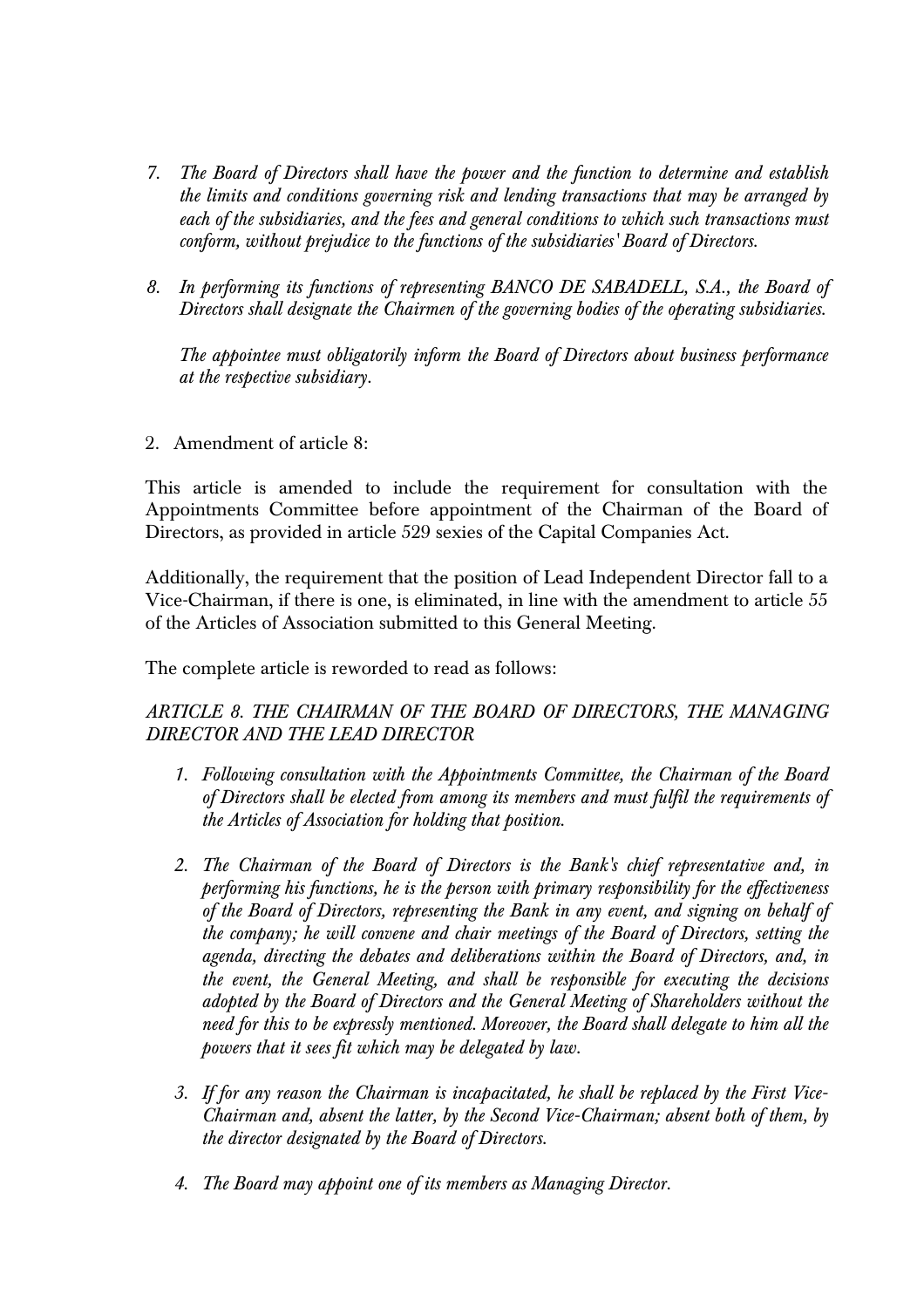*The Managing Director shall be the person with primary responsibility for managing and directing the business, and he shall be the Bank's representative in the absence of the Chairman. Moreover, the Board shall delegate to him all the powers that it sees fit which may be delegated by law.* 

*5. The Board of Directors may designate a Lead Director from among the independent directors; that person will be empowered to give notice of meetings of the Board of Directors, add items to the meeting agenda, coordinate and meet with the non-executive directors, reflect the opinion of the external directors, and direct any regular assessment of the Chairman of the Board of Directors.* 

*In the absence of the Chairman and the Vice-Chairmen, if any, the Lead Director shall chair the Board of Directors.* 

3. Amendment of article 11:

It is proposed to introduce a final paragraph providing for the possibility that the committees of the Bank's Board of Directors may perform those same functions at subsidiaries which are required to have such committees but are exempted if the parent company's committees perform those functions, as provided in Act 10/2014, of 26 June, on ordering, supervision and solvency of credit institutions, Royal Decree 84/2015, of 13 February, implementing Act 10/2014, of 26 June, and the forthcoming entry into force, on 17 June 2016, of Act 22/2015, of 20 July, on Auditing.

The complete article is reworded to read as follows:

# ARTICLE 11. DELEGATED AND CONSULTATIVE BODIES OF THE BOARD OF *DIRECTORS*

- *1. The Board of Directors may, with the quorum established by the Articles of Association, permanently delegate, in whole or in part, such of its powers as may legally be delegated, as it may see fit, to members of the Board, to be exercised by them collectively as Delegated Committees.*
- *2. The Board of Directors must establish the Delegated Committees that the Company is required to establish by law, and at least the following:* 
	- *Executive Committee*
	- *Audit and Control Committee*
	- *Appointments Committee*
	- *Remuneration Committee*
	- *Risk Committee*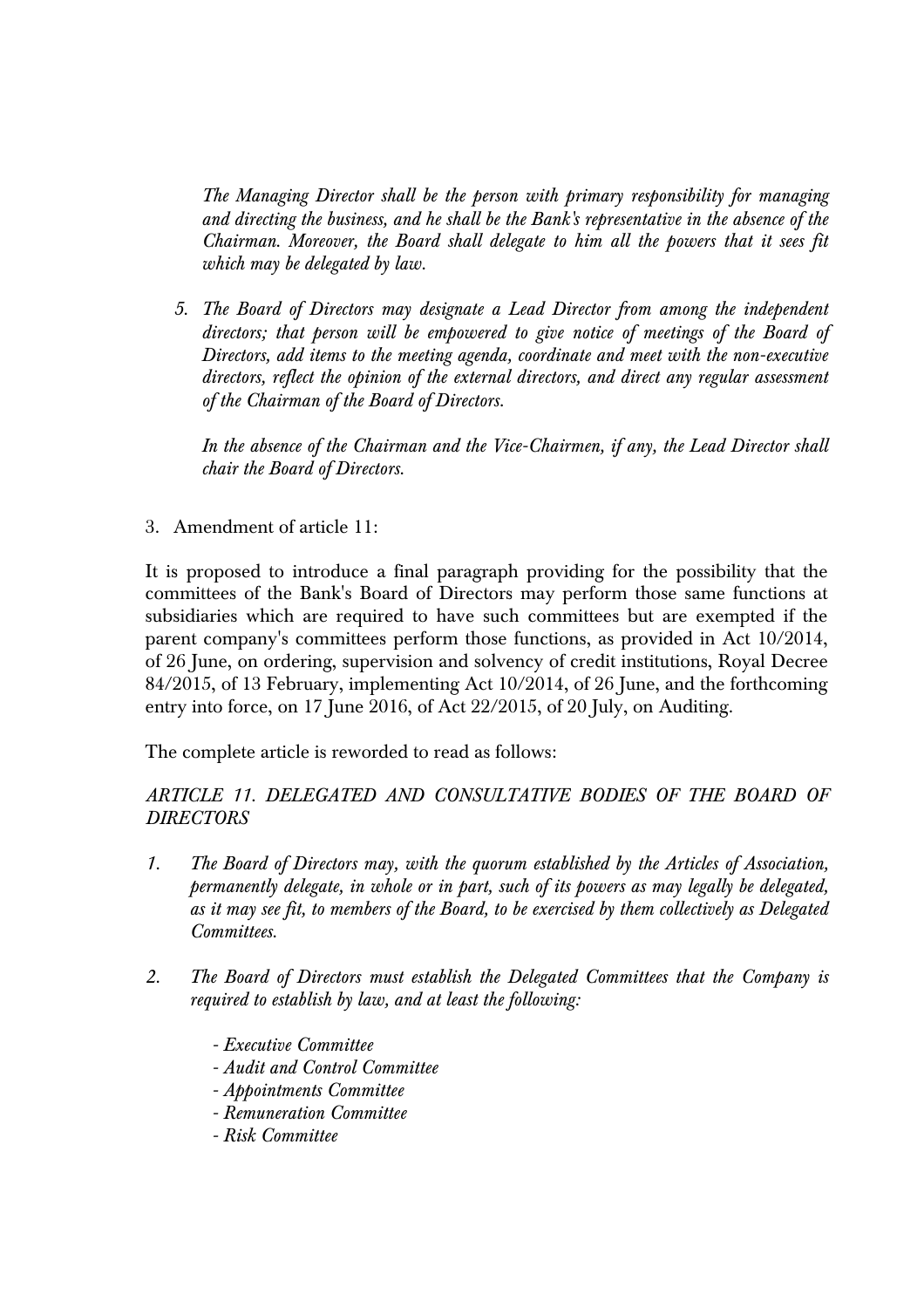- *3. The Delegated Committees shall meet upon notice being given by their Chair. Absent specific provisions in the Articles of Association and in this Regulation, the rules of functioning established by this Regulation in relation to the Board shall apply, provided that they are compatible with the Delegated Committee's nature and purpose.*
- *4. Without prejudice to the specific provisions of this Regulation with regard to each specific Delegated Committee, the committees shall comprise two or more directors, as decided by the Board of Directors, and shall be chaired by the Chairman of the Board of Directors or, in his absence, by the director designated by the Committee itself from among its members. The Secretary of each of the Delegated Committees shall be appointed by the Board of Directors and need not be a director. In any event, minutes will be countersigned and ratified by the Secretary or Vice-Secretary of the Board, who shall issue such certificates as may be pertinent.*
- *5. Each Delegated Committee may require the attendance at its meetings of such executives, including executive directors, as it sees fit, to which end it shall notify the General Manager(s) to schedule their attendance.*
- *6. Without prejudice to the specific provisions of this Regulation with regard to each specific Delegated Committee, the Chairman of each Committee shall determine the order or frequency of meetings and give notice of same.*
- *7. Any Director may request that the Board be informed of any matter that is within the remit of any of the Delegated Committees.*
- *8. The committees of the Bank's Board of Directors may also exercise those same functions for those subsidiaries or dependent companies which, under the legislation applicable at any given time, are also required to have such bodies.*
- 4. Amendment of article 12:

In line with the amendment proposed to article 60 of the Articles of Association, this article is amended to clarify the number of members of the Executive Committee.

The complete article is reworded to read as follows:

#### *ARTICLE 12. THE EXECUTIVE COMMITTEE*

*1. The Executive Committee shall consist of a maximum of six directors, who shall be appointed by the Board of Directors; its composition in terms of director categories shall be similar to that of the Board itself.*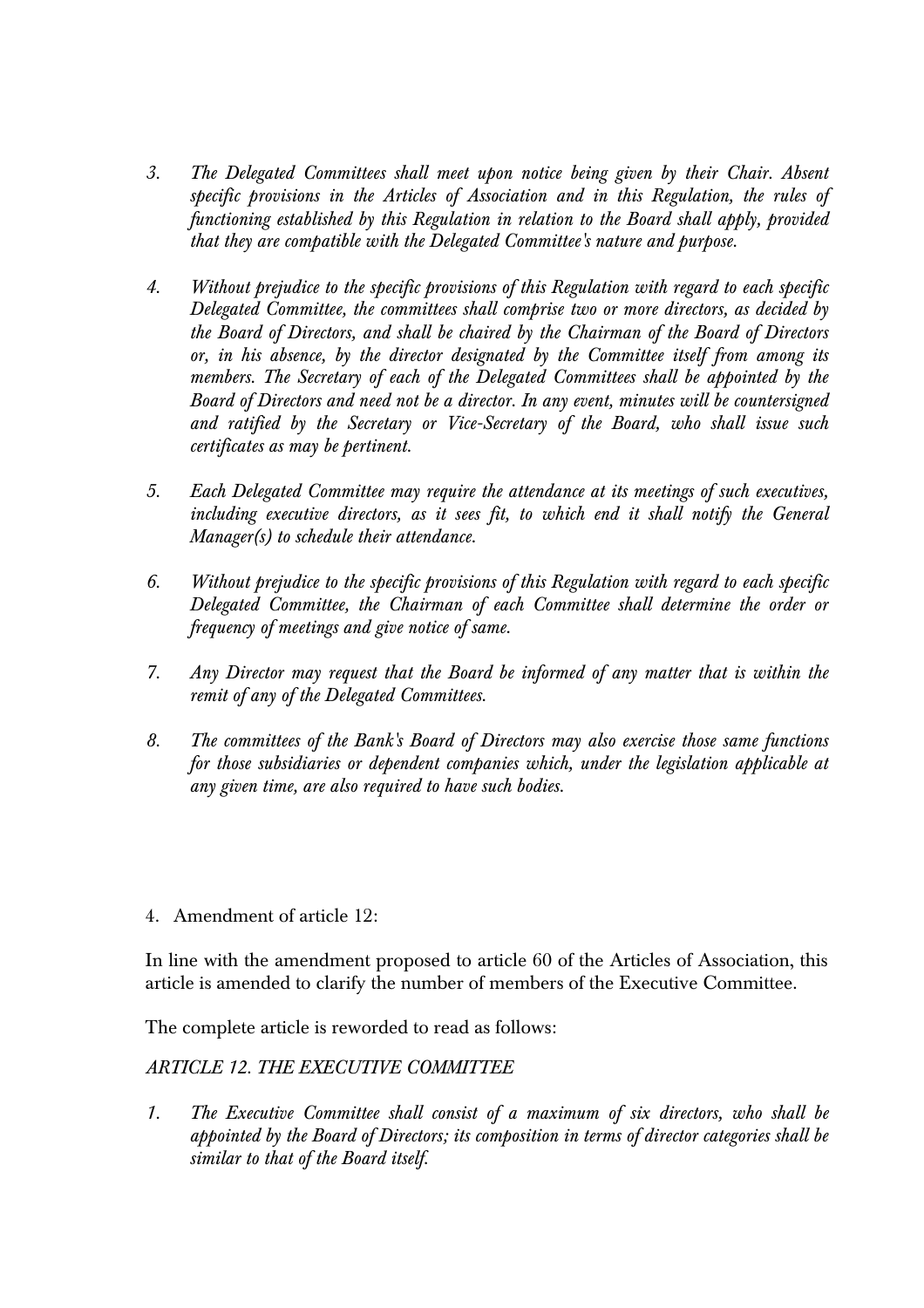*2. The Executive Committee shall coordinate the Bank's executive management and, to this end, adopt any resolutions and decisions within the scope of the powers vested in it by the Board of Directors.* 

*The Executive Committee shall report its decisions to the Board of Directors.* 

- *3. The Chairman of the Board of Directors shall always be a member of the Executive Committee and act as its Chair.*
- *4. It shall meet whenever convened by its Chairman or by the Vice-Chairman standing in for the former, and its meetings may be attended by any person, whether related to the Company or otherwise, who is invited to attend, by a decision of the Committee itself or the Chairman of same, for the purposes to be determined on the basis of the purpose of the matter in question; such persons may speak but not vote.*
- *5. The Committee Secretary, who need not be a director, shall be designated by the Board of Directors, which shall also designate a substitute secretary for cases of illness or absence.*
- *6. The Committee shall be quorate if at least one-half of its members are in attendance in person or by proxy; it shall adopt all resolutions by majority of those in attendance, in person or by proxy; the Chairman shall have a casting vote in the event of a tie. Members of the Committee may grant proxy to another member, but no member may hold more than two proxies.*
- *7. The resolutions of the Commission shall be entered in a minutes book, and the minutes shall be signed by the Chairman and the Secretary or, where applicable, by those who played those roles at the meeting in question, by virtue of the provisions of this Regulation.*
- 5. Amendment of article 13:

This amendment is proposed in line with the proposed amendment of article 61 of the Articles of Association and the forthcoming rewording of article 529 *quaterdecies* of the Capital Companies Act in connection with the composition of the Committee once Act 22/2015, of 20 July, on Auditing, which amends that article of the Capital Companies Act, comes into force.

It is also proposed to make technical and drafting improvements: eliminate point 2 since its content is deemed to be already included in point 2, adapt power 6.b) of this article to the literal wording of the law, replace the reference to "Committee" with the more appropriate term "Commission" (Translator's note: refers only to the Spanish version) and replace the reference to "present" in line with the Articles of Association.

The complete article is reworded to read as follows: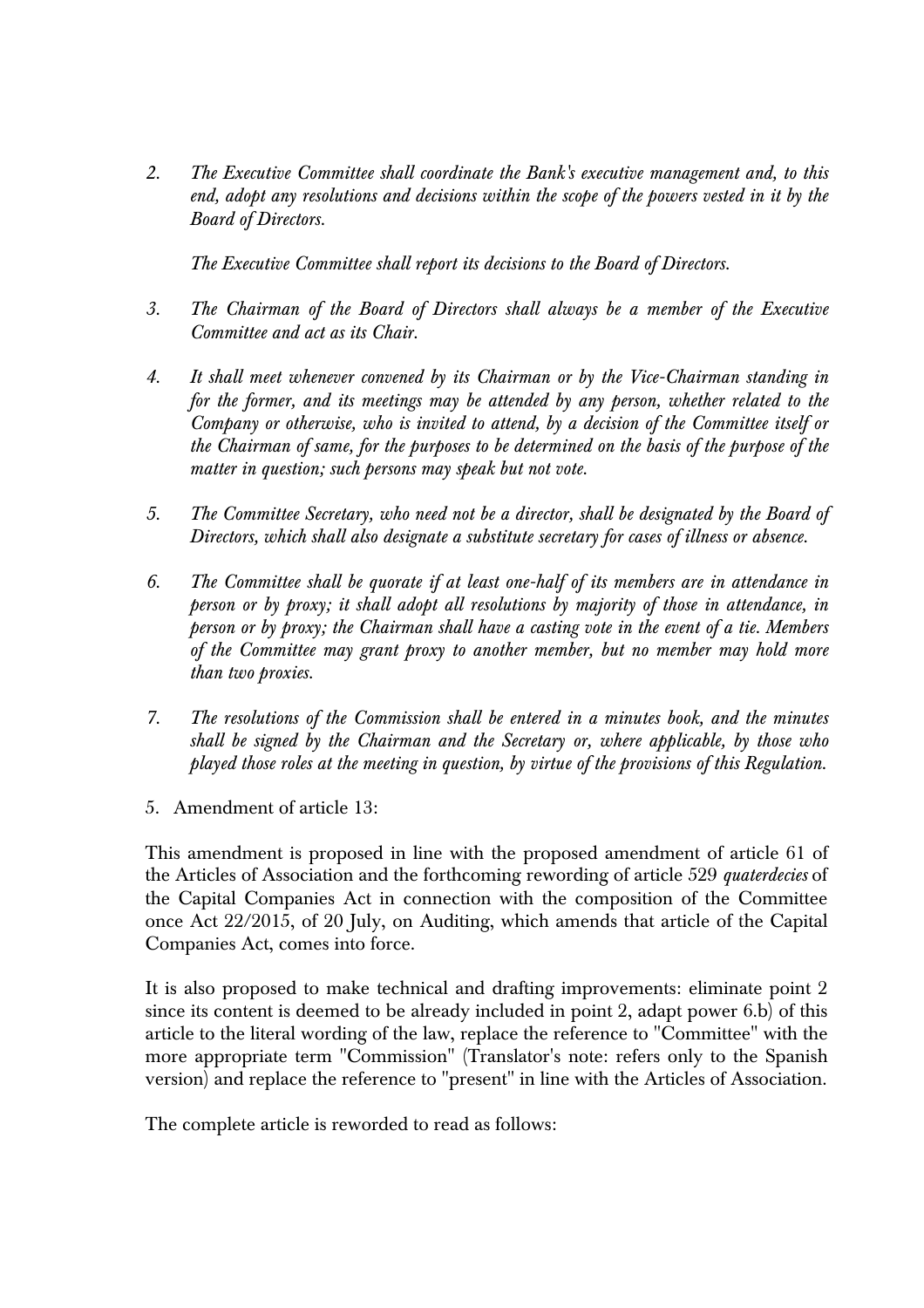### *ARTICLE 13. AUDIT AND CONTROL COMMITTEE*

- *1. The Audit and Control Committee shall comprise at most five directors, appointed by the Board of Directors, none of whom may be an executive director; at least a majority of them must be independent directors. The Board of Directors shall appoint its Chairman from among the members who are independent directors, with the favourable vote of twothirds of its members. At least one of the members of the Audit and Control Committee must be appointed in consideration of his expertise in accounting, auditing, or both. Other non-executive directors may be designated to attend and speak, but not vote, in order to cover absences or vacancies. The Chairman of the Audit and Control Committee shall hold office for at most 4 years and may only be re-elected after a lapse of one year. The Board of Directors shall appoint the Committee Secretary, who need not be a director.*
- *2. The Audit and Control Committee must meet at least once every three months, and whenever convened by the Chairman at his own initiative or at the request of any Committee member, or at the request of the Chairman of the Board of Directors or of the external auditors.*
- *3. Meetings of the Audit and Control Committee shall be minuted by the Secretary designated by the Board of Directors. The business transacted at Committee meetings shall be reported to the Board of Directors at the next meeting by means of a reading of the minutes of each meeting.*
- *4. The Audit and Control Committee may require the attendance at its meetings of such executives, including executive directors, as it sees fit, to which end it shall notify the General Manager(s) to schedule their attendance.*
- *5. The Audit and Control Committee has the responsibilities established by law, including:* 
	- *a) Informing the Shareholders' Meeting on the questions raised by shareholders which fall within its scope of authority;*
	- *b) Supervising the effectiveness of the company's internal control, internal audit and risk management systems, including those relating to tax risk, as well as discussing with the auditors or audit firms any significant weaknesses in the internal control system detected in the course of the audit;*
	- *c) Overseeing the drafting and presentation of regulated financial information.*
	- *d) Proposing to the Board of Directors, for submission to the General Meeting, the appointment of the external auditor, establishing the engagement conditions, the scope of the professional mandate, and revocation or non-renewal, if appropriate; reviewing compliance with the audit contract, striving to ensure that the opinion on the financial statements and the main content of the auditors' report are drafted clearly and accurately.*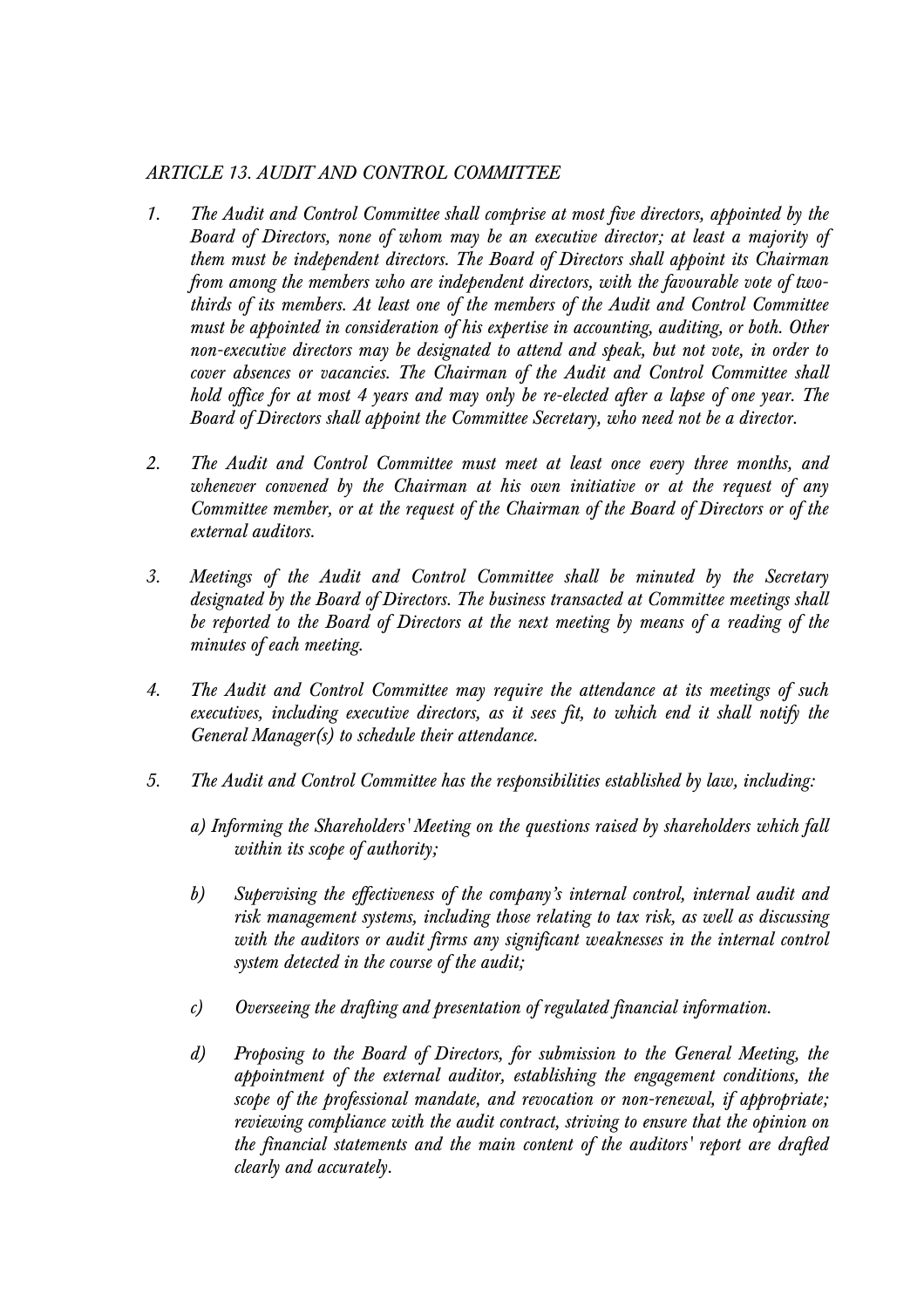- *e) Advising on the annual, quarterly and half-yearly financial statements and the prospectuses that must be submitted to the regulatory or supervisory bodies, exercising vigilance to ensure compliance with the requirements of the law and the proper application of generally accepted accounting principles, and advising on proposals to amend those principles.*
- *f) Establishing the appropriate relations with external auditors to receive information about any issues that might jeopardise their independence, to be reviewed by the Committee, and any others related to the process of performing the audit functions and in the audit rules.*
- *g) Reporting on any issues referred to the Committee by the Board of Directors that are within its remit.*
- *h) Any other matters for which the Committee is responsible by law or under the Articles of Association or any regulations made in accordance therewith, or under any generally applicable rules on corporate governance.*
- *6. The Audit and Control Committee shall draft an annual report on its activities, which must be included in the Directors' Report referred to in article 82 of the Articles of Association.*
- 6. Amendment of article 14:

This amendment is made in line with the amendment of article 62 of the Articles of Association with respect to the grouping of proposals for the appointment and removal of senior executives and the Designated Group under item e) of the list of the Appointments Committee's basic responsibilities.

The complete article is reworded to read as follows:

#### *ARTICLE 14. APPOINTMENTS COMMITTEE*

*1. The Appointments Committee shall comprise at most five directors, appointed by the Board of Directors, none of whom may be an executive director; at least two of them must be independent directors. In any event, the Chairman of the Committee shall be appointed from among its members who are independent directors.* 

*Nevertheless, at the request of the Committee's Chairman, General Managers, even if directors, may attend meetings when issues of the Bank's senior management are being discussed, except where they refer directly to them or to the Chairman of the Board of Directors.*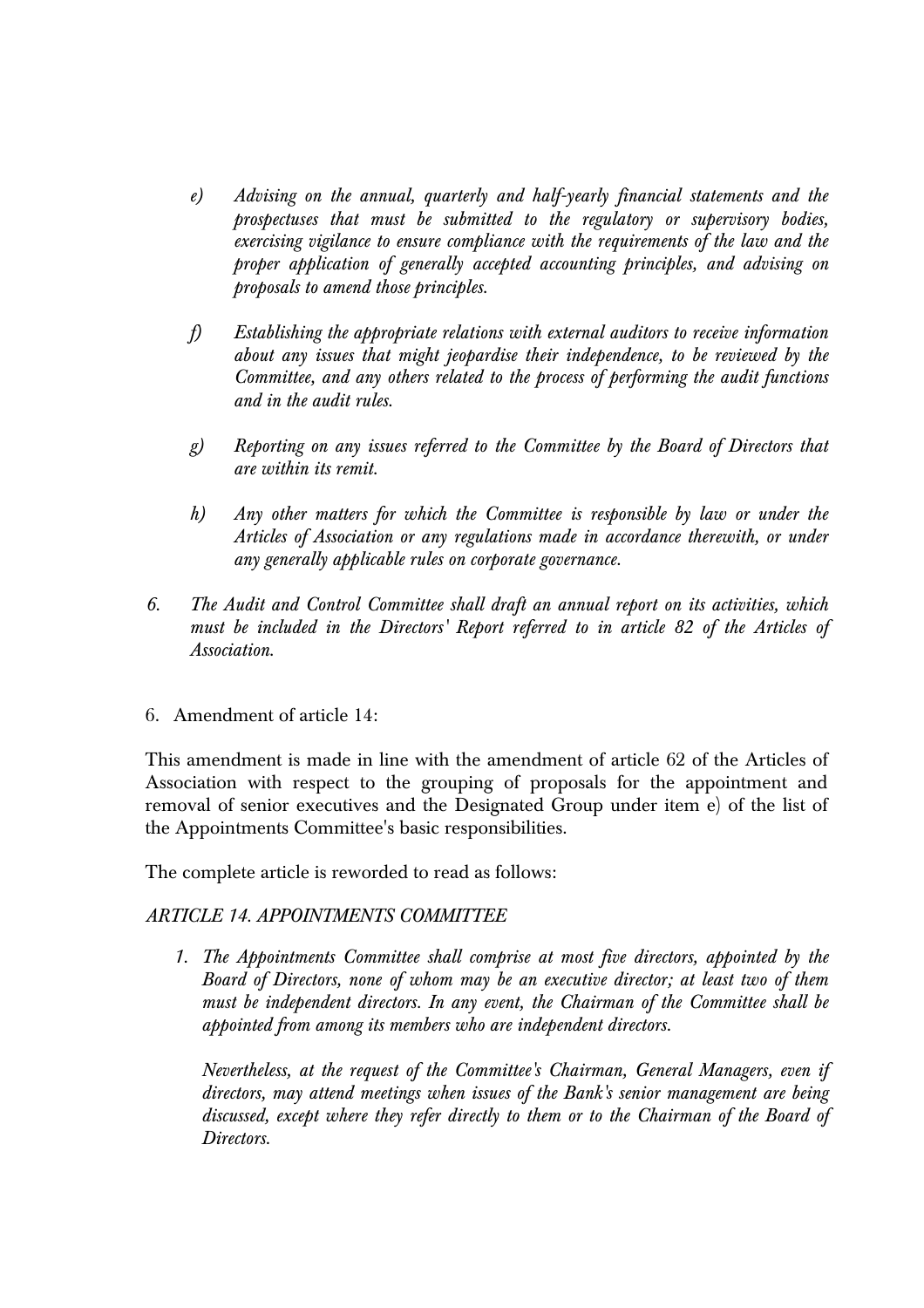- *2. Without prejudice to the other duties assigned to it by law, the Articles of Association, the Board of Directors or this Regulation, the Appointments Committee shall have the following basic duties:* 
	- *a) make proposals to the Board of Directors as to the appointment of independent directors, for co-optation or for remittal to the General Meeting, and as to the reappointment or removal of such directors;*
	- *b) advise on proposals to appoint other directors by co-optation or for remittal to the General Meeting, and on proposals to re-appoint or remove them;*
	- *c) ensure that the composition of the Board of Directors complies with the provisions of article 54 of the Articles of Association;*
	- *d) check that the members of the Board of Directors are suitable and possess the necessary competency, knowledge and experience,*
	- *e) advise on proposals for the appointment and removal of senior executives and of the Designated Group;*
	- *f) advise on the basic conditions of the contracts of executive directors and senior executives;*
	- *g) examine and organize succession plans for the Chairman of the Board of Directors and of the Bank's chief executive and, as appropriate, make proposals to the Board;*
	- *h) establish a target for representation of the gender that is less represented on the Board of Directors and draw up guidelines on how to achieve that target;*
- *3. The Appointments Committee shall meet whenever the Board or its Chairman requests that it issue a report or adopt a proposal, and whenever it is advisable in order to properly discharge its duties. In any case, it shall meet once per year to provide advice in advance on the Board's performance evaluation.*
- 7. Elimination of article 16 *bis*:

The regulation of the Strategy Committee is hereby eliminated since it is not obligatory to create such a committee and it is not listed as one of the committees that the Board of Directors is required to have under articles 59 of the Articles of Association and 11 of the Regulation of the Board of Directors, on the basis of which it was dissolved on 28 May 2015.

8. Amendment of article 25: